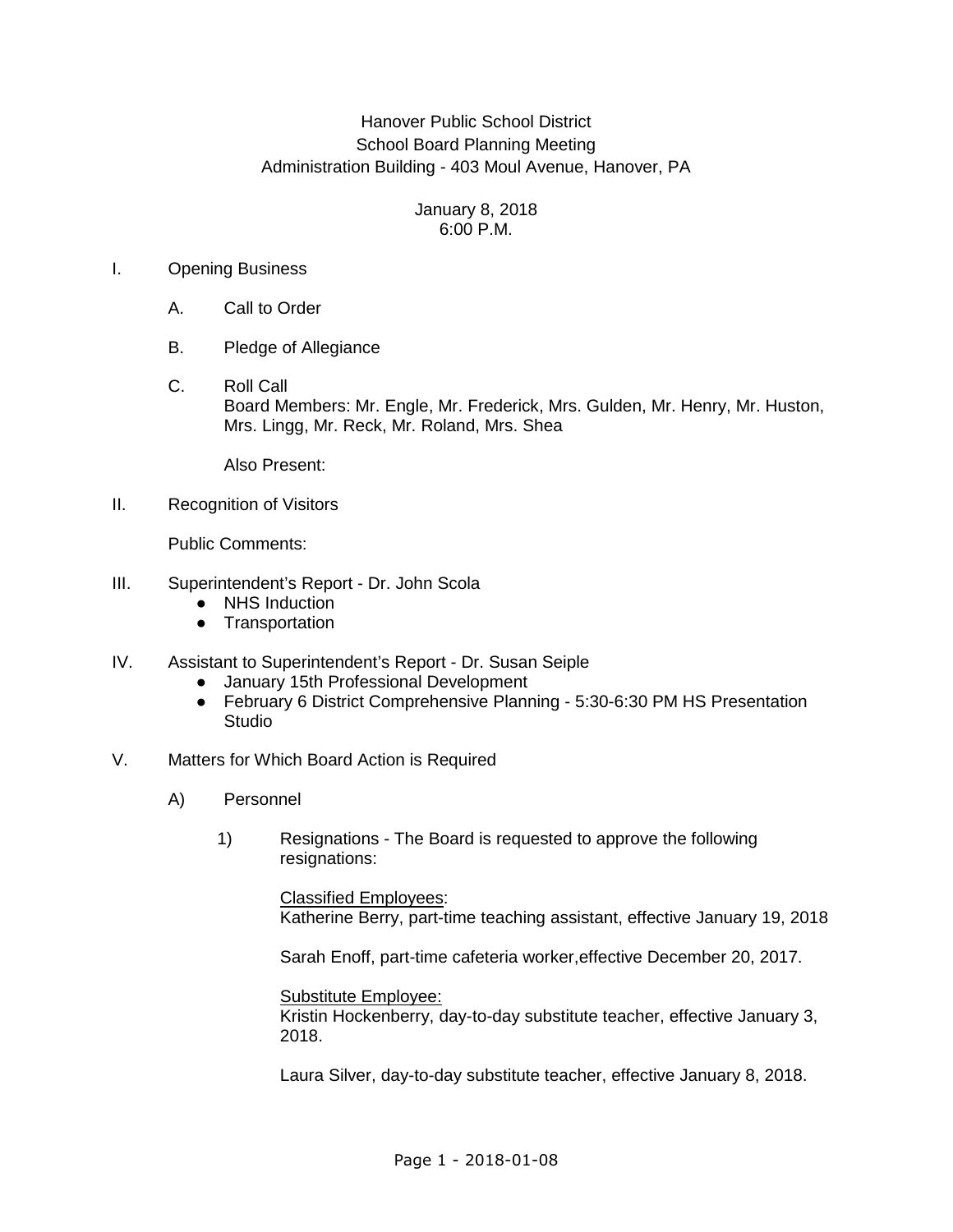Supplemental Employee:

 William Reichart, head varsity football coach, effective December 27, 2017.

Dave Markle, High School Musical Set Builder, effective January 4, 2018.

2) Employment - The Board is requested to approve the following employment:

## Classified Employee:

 Mylissa Demmy, part-time 5.75 hour Title teaching assistant, effective January 10, 2018. Rate of compensation will be \$15.00 per hour (enclosure).

### Substitute Employees:

Leah Seiber, extended substitute teacher learning support, effective December 11, 2017, for approximately four weeks. Ms. Seiber will be substituting for Mrs. Cynthia Schulteis. Rate of pay will be per Admin. Reg. 405 R-1 (current).

Jennifer Heffron, day-to-day substitute nurse, effective for the 2017-2018 school year. Rate of compensation will be as applicable for substitutes.

Student Worker: Brandon Kime, lighting/sound, at a rate of \$10.00 per hour.

3) Bus and Van Drivers - The Board is requested to approve the following drivers employed by Boyo Transportation:

 Nakita Fehntrich Alyssa Noel

4) Leave of Absence - The Board is requested to approve the following request for leave of absence:

 Emmeline Black, administrative assistant to HR, FMLA intermittent leave of absence effective January 2, 2018 to approximately March 7, 2018 and then allowable FMLA leave of absence and uncompensated leave through June 8, 2018.

 William Shorb, teaching assistant, FMLA leave effective January 17, 2018 to approximately February 2, 2018.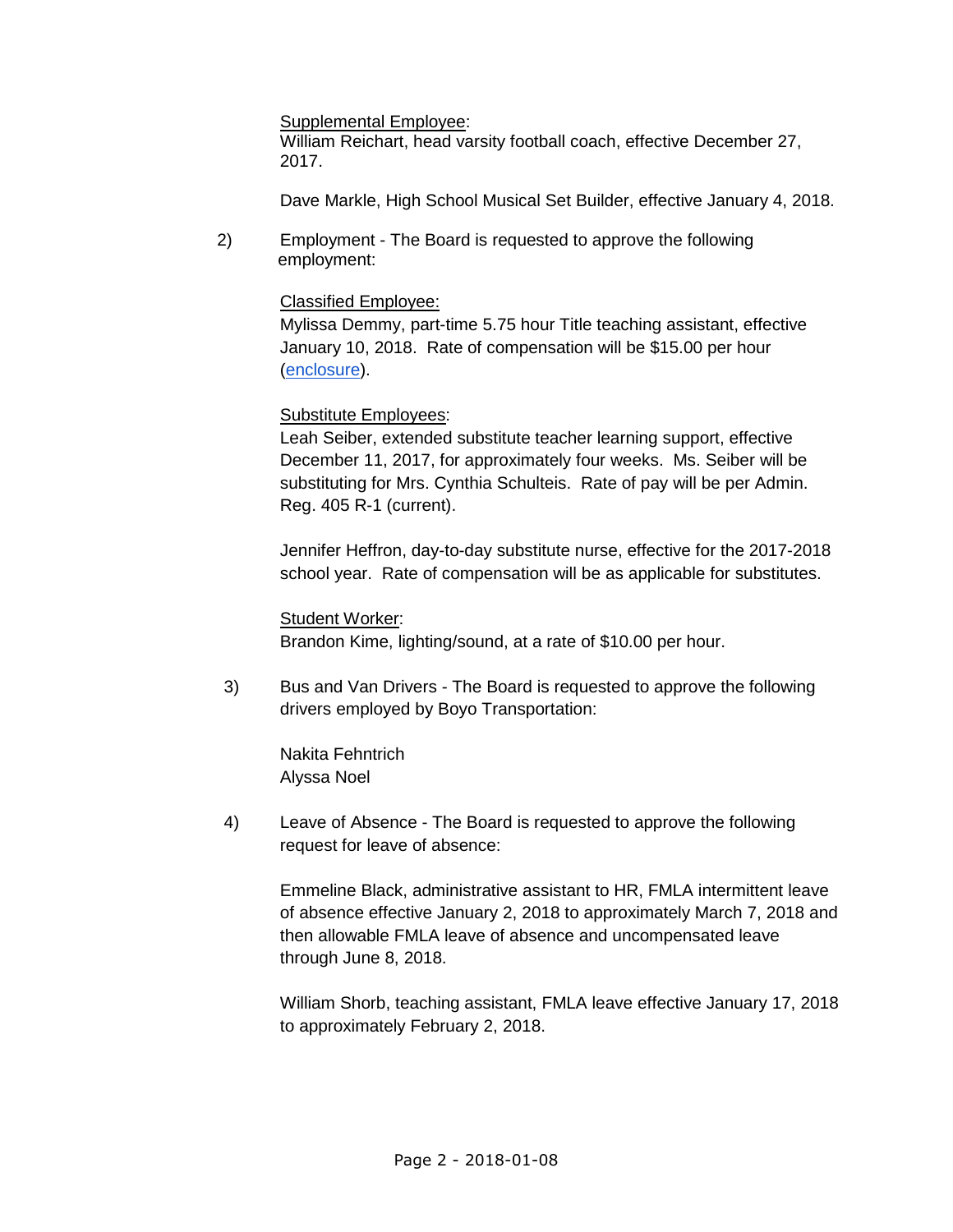5) Conferences/Workshops - The Board is requested the approve the following conferences/workshops:

> Ashley Longenberger Pittsburgh, PA Amy Gotwals (enclosure) Barb Sanders

Dr. Tom Krout **PA Title I Improving Schools Conference** Darlene Potts **January 28-30, 2018** 

BOARD ACTION:

B) Senior Class Trip - The Board is requested to approve the Senior Class Trip to Baltimore Inner Harbor on May 25, 2018. The cost to the students would be approximately \$50 per student with no cost to the district (enclosure).

BOARD ACTION:

- C) Budget and Finance
	- 1) Resolution The Board is requested to approve a Resolution of Hanover Public School District authorizing the incurrence of nonelectoral debt by the issuance of general obligation bonds, series A of 2018, in an aggregate principal amount not to exceed \$10,300,000 for the purpose of (1) financing various capital projects of the school district; and (2) to pay all costs and expenses of issuance of the 2018 A bonds; and general obligation bonds, series B of 2018, in an aggregate principal amount not to exceed \$1,900,000 for the purpose of (1) currently refunding a portion of the outstanding Hanover Public School District general obligation bonds, series of 2012; and (2) to pay all costs and expenses of issuance of the 2018 B bonds; fixing the forms, number, date, amounts and maturities thereof; providing for the sale thereof at a private sale by negotiation; providing for the payment of debt service thereon; making determination of the useful life of the capital project and remaining useful life of the original capital projects; designating a paying agent for the bonds; authorizing the purchase of bond insurance; authorizing the execution and delivery of related agreements; designating bond counsel and financial advisor; approving a preliminary official statement and official statement; authorizing and providing for compliance with the securities and exchange commission continuing disclosure requirements; and authorizing certain other matters in connection with the issuance of the bonds and the refunding. (enclosure)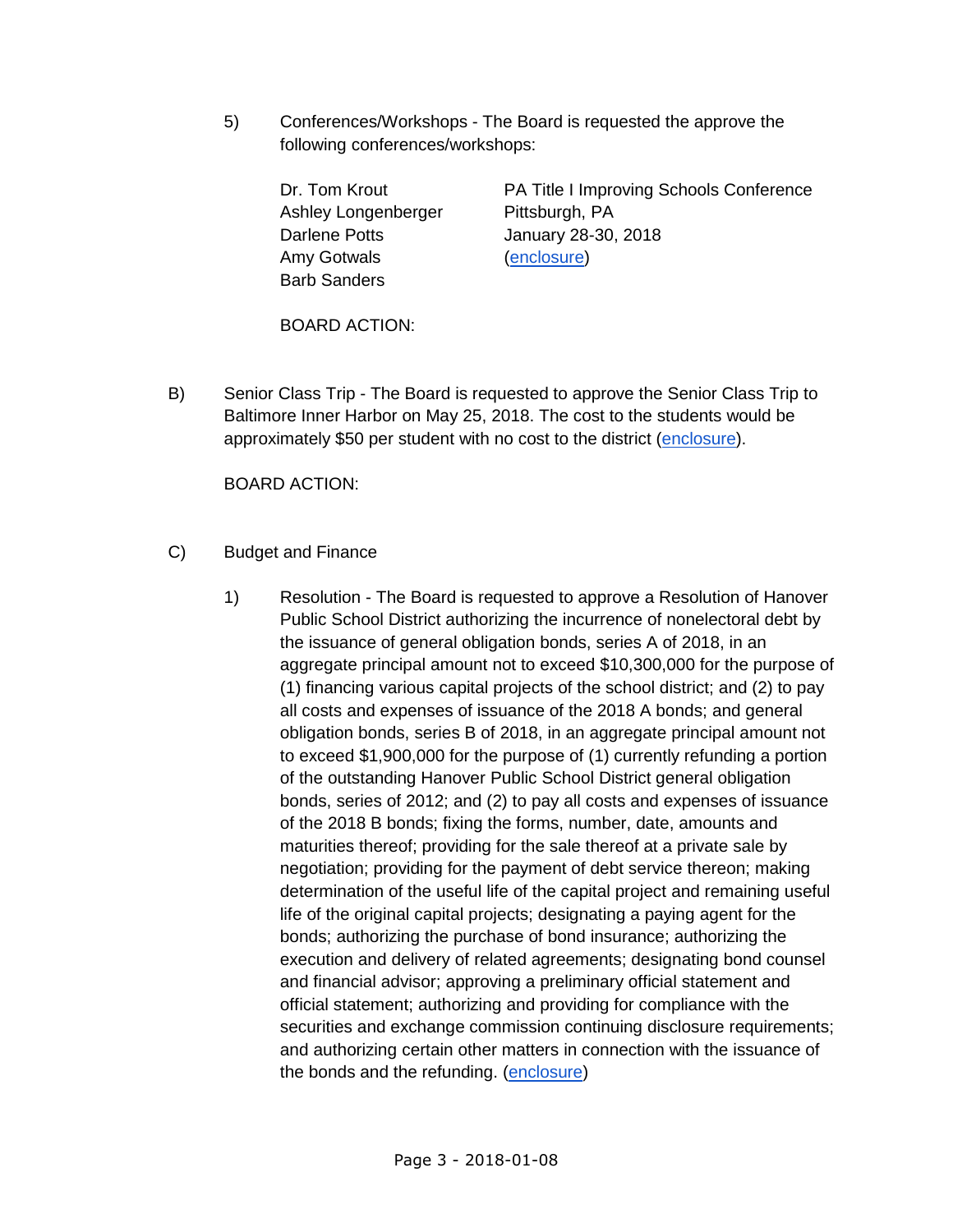# BOARD ACTION:

 2) Check Registers - The Board is requested to approve the following check registers: General Fund including athletic, middle school and high school activity accounts totaling \$1,529,631.89, Capital Reserve totaling \$51,338.00 and Cafeteria totaling \$60,158.70. Grand total \$1,641,128.59 (General Fund) (Capital Reserve) (Cafeteria)

BOARD ACTION:

 3) Monthly Reports - The Board is requested to approve the following November monthly reports

> Investment Report Tax Collector Report Board Summary Middle School Student Activity **High School Student Activity Cafeteria**

BOARD ACTION:

 4) Hanover YMCA Tax Letter Exonerate Request - The Board is requested to exonerate the real estate taxes for the tax parcel 67-000-DD-0056.S0- 000000, adjoining property George Street, for the Hanover YMCA for 2017, ruled exempt status by York County Assessment Board as of January 1, 2018. (enclosure)

BOARD ACTION:

 5) Joint Purchasing Fall Paper Bid Award - The Board is requested to approve the LIU #12 Joint Purchasing Fall Paper Award:

| Contract Paper Group Inc. (280 cases white)<br>BW Wilson Paper Company (4 cases color) | \$6,591.20 |
|----------------------------------------------------------------------------------------|------------|
|                                                                                        | 214.80     |
| Lindenmeyr Munroe (12 cases color)                                                     | 428.88     |
| Total                                                                                  | \$7,234.88 |

BOARD ACTION: